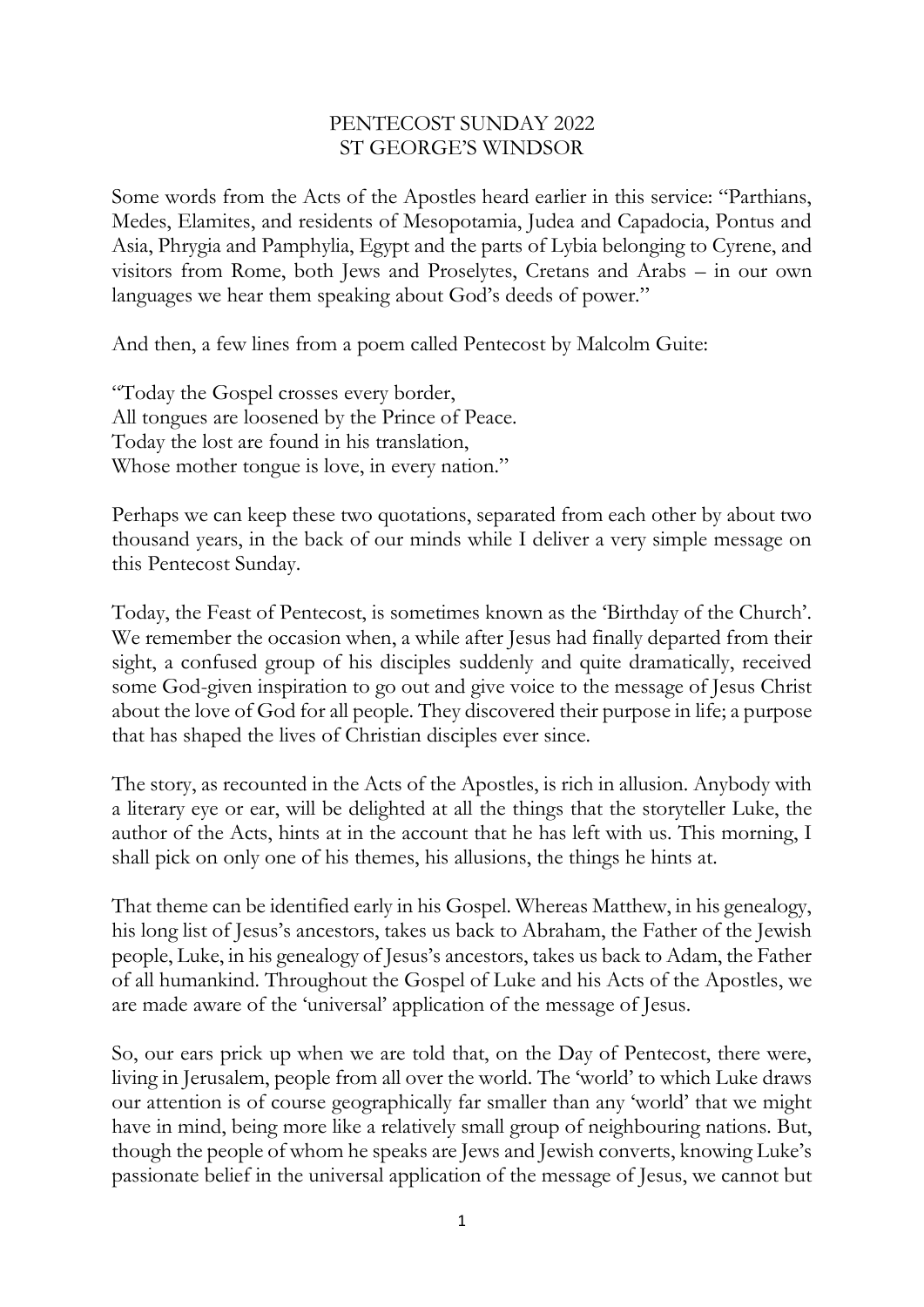be convinced that, in his mind, it was significant that they represented different cultures and traditions, and spoke different languages. And of course, their speaking different languages would, for those with ears to hear, signify the fact that they inhabited a post-Babel world (you will remember the myth of the Tower of Babel) in which human hubris had led to an inability of human beings to 'understand' one another.

However, it seems that, on that Day of Pentecost, many were able to hear and begin to understand the message of those early Christians; the message that there is but one God, that all people are God's beloved children, and that the lengths to which God's love for us will go have been shown in the life and death of Jesus Christ.

Perhaps it is not surprising that they should have begun to hear and understand what the disciples had to say. Maybe, buried deeply within the hearts of most of us, wherever we might come from and whoever we might be, there is a conviction that, as human beings, we shall never find real peace and happiness until we recognise our fundamental belonging to, and need of, one another in the human family.

The achievement of that state appears always to elude us; escape our grasp. The present situation in Ukraine is an ugly illustration of the waywardness and hardness that can cloud and shape the heart when pride and ambition stifle its better instincts. It is easy for us to lose hope for the future; easy for us to lose faith in the possible fulfilment of our shared, and maybe universal, dreams. We need so much encouragement if we are to live up to what we know to be the best in us, and the best for us.

At this time, we are celebrating the Queen's Platinum Jubilee; Her Majesty's seventy years on the throne. Our own Jubilee Service is to come this evening, but I cannot let this morning pass without some mention of The Queen on this special day.

Among the many, many things for which we give thanks is The Queen's sense of family; not only her abiding loyalty to, and love for, those who are naturally closest to Her, but seen also in Her commitment to embrace, as one family, a diversity of people in this nation, the Commonwealth and far beyond. In times both good and bad, She has helped us to believe that, for all our differences, we belong together; that we need each other. She has encouraged us to treasure that heartfelt conviction that the future wellbeing of this world depends upon our remaining true to the belief that we are all God's children, deserving of each other's care, respect and love.

For that encouragement; for that reminder of what we know to be the best in us, and the best for us, we are genuinely grateful. Yet, even at the humblest level, for most of us it remains a struggle to care for, respect and love those whose behaviour, background and beliefs differ from our own.